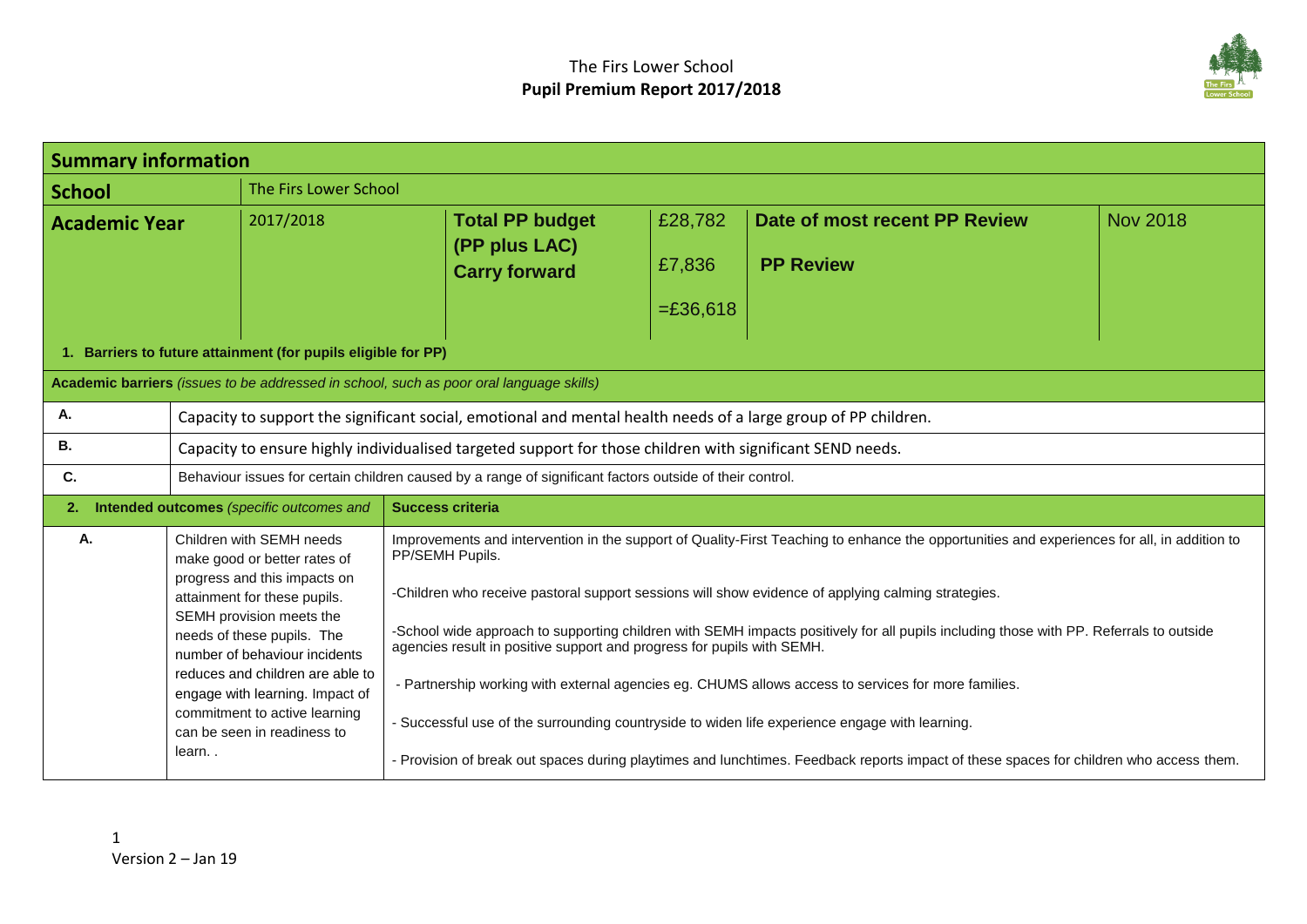

| В. | Evidence of successful<br>Reading, Writing and Maths<br>interventions demonstrating the<br>impact on progress and closing<br>the gap between pp children<br>and non-pp children. | Evidence of successful interventions, demonstrating clearly impact on progress and attainment.<br>Compare progress through assessment at beginning and during interventions eg Numicon; Lexia; Read, Write Inc assessments.<br>Monitor progress of handwriting: letter formation, consistency of letter size, overall neatness. |
|----|----------------------------------------------------------------------------------------------------------------------------------------------------------------------------------|---------------------------------------------------------------------------------------------------------------------------------------------------------------------------------------------------------------------------------------------------------------------------------------------------------------------------------|
| С. | Less incidents involving<br>behaviour with three particular<br>pp children.                                                                                                      | Track behaviour incidents. Monitor the volume of negative social interactions involving specific pp children.                                                                                                                                                                                                                   |
|    | 3. Review of expenditure and Impact - July 2018                                                                                                                                  | Total expenditure: £30,588 (PP including LAC)                                                                                                                                                                                                                                                                                   |

**i. Quality of teaching for all**

| Intended outcome                                                                                                                                        | <b>Action</b>                                                                                                                                                                                                   | <b>Estimated impact/ rationale:</b> Did you meet the success<br>criteria? (Include impact on pupils not eligible for PP, if | Cost                                                                                                                           |
|---------------------------------------------------------------------------------------------------------------------------------------------------------|-----------------------------------------------------------------------------------------------------------------------------------------------------------------------------------------------------------------|-----------------------------------------------------------------------------------------------------------------------------|--------------------------------------------------------------------------------------------------------------------------------|
| For less incidents of<br>behaviour to occur. To close<br>the gap between the volume<br>of incidents of pp children<br>compared with non-pp<br>children. | Staff training (teachers and TAs) to<br>ensure consistency of the behaviour<br>approach throughout the school. TAs to<br>reinforce structured behaviour<br>strategies.<br>Regular meetings between pp children; | A reduction of exits and fixed term exclusions, especially<br>regarding pp children.                                        | TA class support – focusing on PP children:<br>KS1: £1228<br>KS2: £2637<br>TA 1:1 support (behaviour for PP children)<br>£6714 |
|                                                                                                                                                         | staff and the school behaviour<br>moderator to pre-empt situations and<br>employ strategies to deal with them<br>effectively.                                                                                   | Considerable evidence in lesson observations of effective<br>behaviour management strategies being used.                    | TA 1:1 support for LAC child: £1637                                                                                            |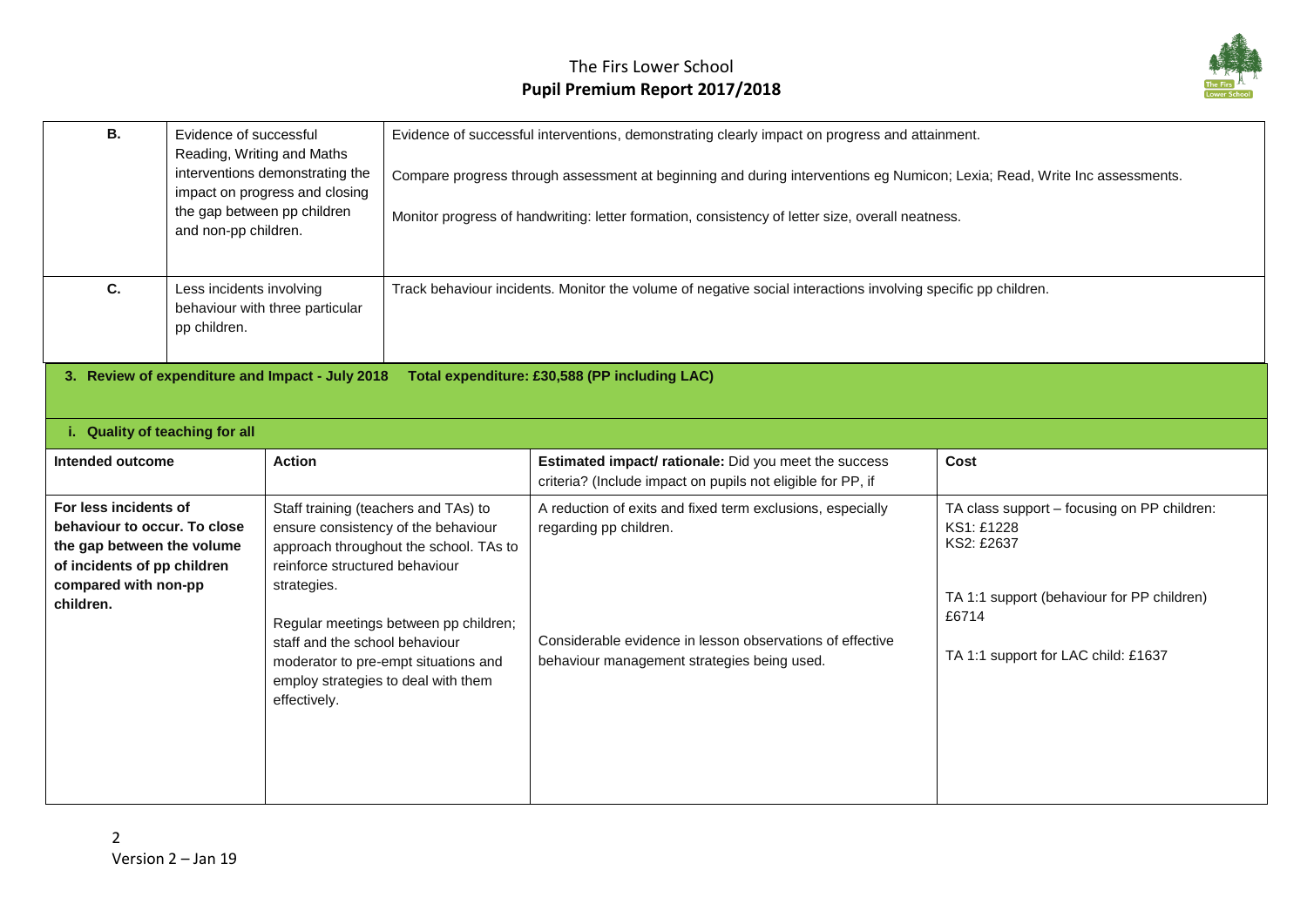## The Firs Lower School **Pupil Premium Report 2017/2018**



| ii. Targeted support                                                                                                                                                                                                                   |                                                                                 |                                                                                                                                                                                                                                     |                                      |                                                                                                               |                                                                |
|----------------------------------------------------------------------------------------------------------------------------------------------------------------------------------------------------------------------------------------|---------------------------------------------------------------------------------|-------------------------------------------------------------------------------------------------------------------------------------------------------------------------------------------------------------------------------------|--------------------------------------|---------------------------------------------------------------------------------------------------------------|----------------------------------------------------------------|
| <b>Action</b>                                                                                                                                                                                                                          | <b>Intended outcome</b>                                                         | Estimated impact: Did you meet the success criteria?<br>(Include impact on pupils not eligible for PP, if appropriate).                                                                                                             |                                      | Cost                                                                                                          |                                                                |
| A (SEMH)                                                                                                                                                                                                                               | Become introduced to calming<br>strategies during Pastoral support<br>sessions. | Although this is an ongoing action which has the intention of<br>gradual change, there is evidence of calming strategies being<br>tried out and adapted.                                                                            |                                      |                                                                                                               | Pastoral support: £3869                                        |
|                                                                                                                                                                                                                                        |                                                                                 | Music lessons (violin Guitar) were felt to help develop the<br>confidence of less vocal children                                                                                                                                    |                                      | Total for music sessions: £1.140                                                                              |                                                                |
| <b>B</b> (Reading, Writing and<br><b>Maths interventions)</b>                                                                                                                                                                          | For gap between levels of pp children<br>and non-pp children to close.          | There is a gradual development of skills and confidence<br>through provision of Lexia; rwi 1:1 tuition; maths and<br>handwriting intervention. A target in 18/19 would be to further<br>enhace our tracking of these interventions. |                                      | Lexia: £2194<br>RWI tuition- £972<br>1:1 Numicon tuition - £3159<br>Learning resources                        |                                                                |
| <b>C</b> Behaviour and social<br>Responding to a high level of need with<br>SEMH we employed an additional<br>interaction.<br>lunchtime supervisor to support<br>vulnerable pupils, model play and guide<br>correct behaviour choices. |                                                                                 | This impacted very positively on reducing the number of<br>serious incidents we had on the playground and allowed<br>children to begin to develop positive ways to deal with their<br>emotions.                                     |                                      | Staff coordinating behaviour moderation: including<br>teaching staff, TAs and lunchtime supervisors:<br>£5407 |                                                                |
| <b>Current attainment</b>                                                                                                                                                                                                              |                                                                                 |                                                                                                                                                                                                                                     |                                      |                                                                                                               |                                                                |
|                                                                                                                                                                                                                                        |                                                                                 |                                                                                                                                                                                                                                     | Pupils eligible for PP (your school) |                                                                                                               | Pupils not eligible for PP (national<br>average)<br>(KS1 2018) |
| % achieving expected standard or above in reading, writing & maths                                                                                                                                                                     |                                                                                 |                                                                                                                                                                                                                                     | 53 %                                 |                                                                                                               | 74 %                                                           |
|                                                                                                                                                                                                                                        | % making expected progress in reading (as measured in the school)               |                                                                                                                                                                                                                                     | 50 %                                 |                                                                                                               | 75%                                                            |